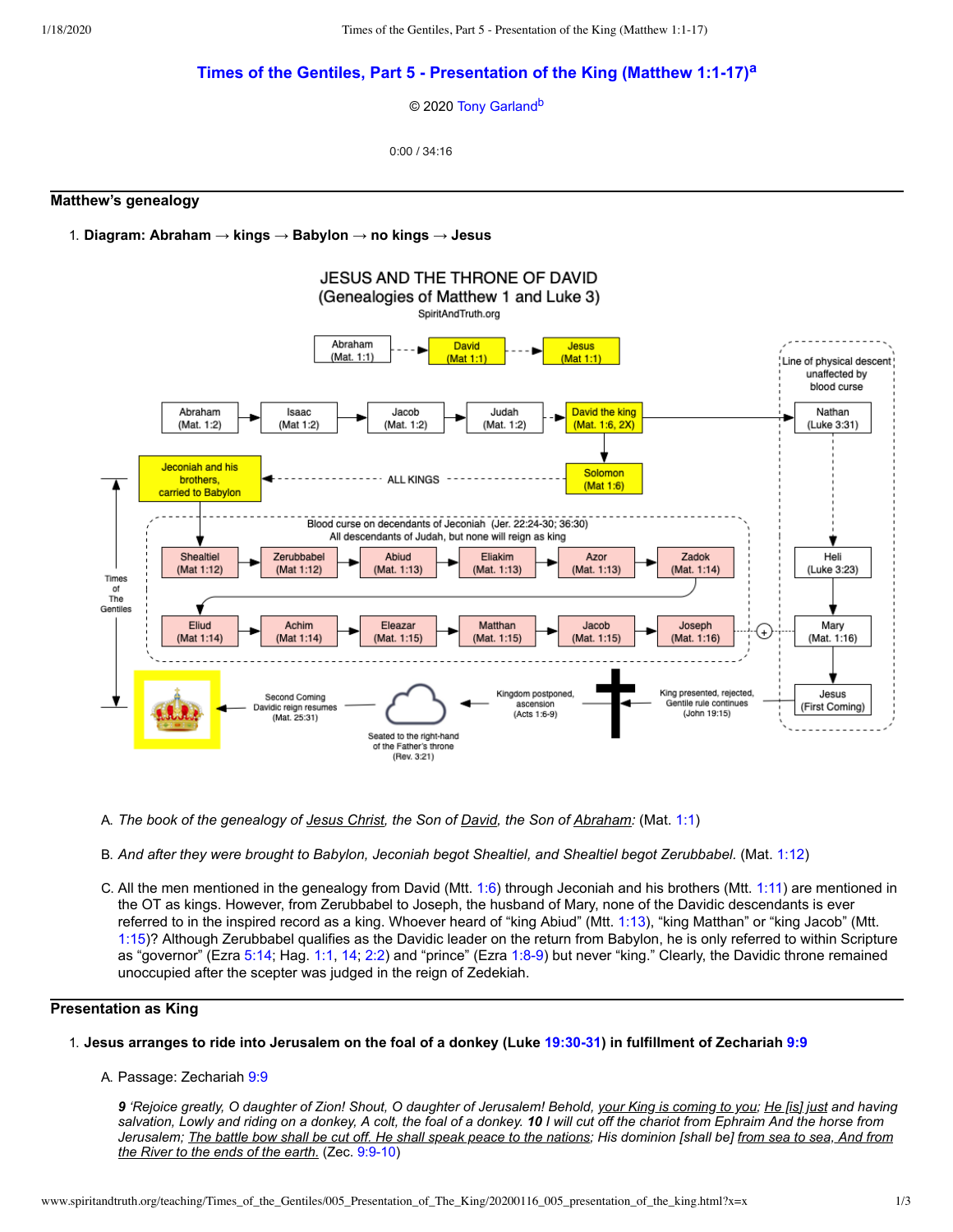## 2. **Israel's rejection of Davidic king in favor of continued Gentile rule**

A. Passage: John [19:12-16](http://www.spiritandtruth.org/bibles/nasb/b43c019.htm#John_C19V12)

*12 From then on Pilate sought to release Him, but the Jews cried out, saying, "If you let this Man go, you are not Caesar's friend. Whoever makes himself a king speaks against Caesar." 13 When Pilate therefore heard that saying, he brought Jesus out and sat down in the judgment seat in a place that is called [The] Pavement, but in Hebrew, Gabbatha. 14 Now it was the Preparation Day of the Passover, and about the sixth hour. And he said to the Jews, "Behold your King!" 15 But they cried out, "Away with [Him], away with [Him]! Crucify Him!" Pilate said to them, "Shall I crucify your King?" The chief priests answered, "We have no king but Caesar!" 16 Then he delivered Him to them to be crucified. So they took Jesus and led [Him] away.* (John [19:12-16\)](http://www.spiritandtruth.org/bibles/nasb/b43c019.htm#John_C19V12)

B. God had Pilate clearly label the kingdom offer to Israel (John [19:19-22\)](http://www.spiritandtruth.org/bibles/nasb/b43c019.htm#John_C19V19)

*19 Now Pilate wrote a title and put [it] on the cross. And the writing was: JESUS OF NAZARETH, THE KING OF THE JEWS. 20 Then many of the Jews read this title, for the place where Jesus was crucified was near the city; and it was written in Hebrew, Greek, [and] Latin. 21 Therefore the chief priests of the Jews said to Pilate, "Do not write, 'The King of the Jews,' but, 'He said, "I am the King of the Jews." Pilate answered, "What I have written, I have written."* (John [19:19-22\)](http://www.spiritandtruth.org/bibles/nasb/b43c019.htm#John_C19V19)

### **Is Jesus now seated on the Davidic Throne?**

#### 1. **Davids throne exercises authority over Israel**

**32** "He will be great, and will be called the Son of the Highest; and the Lord God will give Him the throne of His father David. **33** "And He will reign over the house of Jacob forever, and of His kingdom there will be no end." (Luke [1:32-33\)](http://www.spiritandtruth.org/bibles/nasb/b42c001.htm#Luke_C1V32)

### 2. **Jesus not seated on His throne**

A. Hebrews [8:1](http://www.spiritandtruth.org/bibles/nasb/b58c008.htm#Heb._C8V1)

 Now [*this is*] the main point of the things we are saying: We have such a High Priest, who is seated at the right hand of the throne of the Majesty in the heavens, (Heb. [8:1\)](http://www.spiritandtruth.org/bibles/nasb/b58c008.htm#Heb._C8V1)

B. Hebrews [12:2](http://www.spiritandtruth.org/bibles/nasb/b58c012.htm#Heb._C12V2)

looking unto Jesus, the author and finisher of [*our*] faith, who for the joy that was set before Him endured the cross, despising the shame, and has sat down at the right hand of the throne of God. (Heb. [12:2\)](http://www.spiritandtruth.org/bibles/nasb/b58c012.htm#Heb._C12V2)

C. Revelation [12:5](http://www.spiritandtruth.org/bibles/nasb/b66c012.htm#Rev._C12V5)

She bore a male Child who was to rule all nations with a rod of iron. And her Child was caught up to God and His throne. (Rev. [12:5\)](http://www.spiritandtruth.org/bibles/nasb/b66c012.htm#Rev._C12V5)

D. Revelation [3:21](http://www.spiritandtruth.org/bibles/nasb/b66c003.htm#Rev._C3V21)

To him who overcomes I will grant to sit with Me on My throne, as I also overcame and sat down with My Father on His throne. (Rev. [3:21\)](http://www.spiritandtruth.org/bibles/nasb/b66c003.htm#Rev._C3V21)

### 3. **Takes up His throne at the Second Coming**

When the Son of Man comes in His glory, and all the holy angels with Him, then [TOTE [tote], at that time] He will sit on the throne of His glory. (Mat. [25:31](http://www.spiritandtruth.org/bibles/nasb/b40c025.htm#Mat._C25V31))

#### 4. **Renald Showers**

<span id="page-1-0"></span>Several factors indicate that David's throne is separate and distinct from God's throne in heaven. **First**, several descendants of David have sat on his throne, but only one of his descendants ever sits on the right hand of God's throne in heaven. That descendant is Jesus Christ (Ps. [110:1](http://www.spiritandtruth.org/bibles/nasb/b19c110.htm#Ps._C110V1); Heb. [8:1](http://www.spiritandtruth.org/bibles/nasb/b58c008.htm#Heb._C8V1); [12:2\)](http://www.spiritandtruth.org/bibles/nasb/b58c012.htm#Heb._C12V2). **Second**, David's throne was not established before his lifetime (2S. [7:16-17](http://www.spiritandtruth.org/bibles/nasb/b10c007.htm#2S._C7V16)). By contrast, since God has always ruled over His creation, His throne in heaven was established long before David's throne (Ps. [93:1-2](http://www.spiritandtruth.org/bibles/nasb/b19c093.htm#Ps._C93V1)). **Third**, since God's throne in heaven was established long before David's throne and since God's throne was established forever (Lam. [5:19\)](http://www.spiritandtruth.org/bibles/nasb/b25c005.htm#Lam._C5V19), then it was not necessary for God to promise to establish David's throne forever (2S. [7:16](http://www.spiritandtruth.org/bibles/nasb/b10c007.htm#2S._C7V16)) if they are the same throne. **Fourth**, David's throne was on the earth, not in heaven. David and his descendants who sat on his throne exercised an earthly, ruling authority. They never exercised ruling authority in or from heaven. By contrast, as noted earlier, the Bible indicates that God's throne is in heaven. **Fifth**, the Bible's consistent description of David's throne indicates that it belongs to David. When God talked to David about his throne, God referred to it as 'thy throne' (2S. [7:16](http://www.spiritandtruth.org/bibles/nasb/b10c007.htm#2S._C7V16); Ps. [89:4;](http://www.spiritandtruth.org/bibles/nasb/b19c089.htm#Ps._C89V4) [132:12](http://www.spiritandtruth.org/bibles/nasb/b19c132.htm#Ps._C132V12)). When God mentioned David's throne to others, He referred to it as 'his throne' (Ps. [89:29;](http://www.spiritandtruth.org/bibles/nasb/b19c089.htm#Ps._C89V29) Jer. [33:21\)](http://www.spiritandtruth.org/bibles/nasb/b24c033.htm#Jer._C33V21), "David's throne" (Jer. [13:13](http://www.spiritandtruth.org/bibles/nasb/b24c013.htm#Jer._C13V13)), and "the throne of David" (Jer. [17:25;](http://www.spiritandtruth.org/bibles/nasb/b24c017.htm#Jer._C17V25) [22:2](http://www.spiritandtruth.org/bibles/nasb/b24c022.htm#Jer._C22V2), [4](http://www.spiritandtruth.org/bibles/nasb/b24c022.htm#Jer._C22V4), [30\)](http://www.spiritandtruth.org/bibles/nasb/b24c022.htm#Jer._C22V30). By contrast, the Scriptures' consistent description of the throne in heaven indicates that it belongs to God the Father.<sup>[1](#page-2-2)</sup>

## **Intertestamental claimants?**

### 1. **Fruchtenbaum**